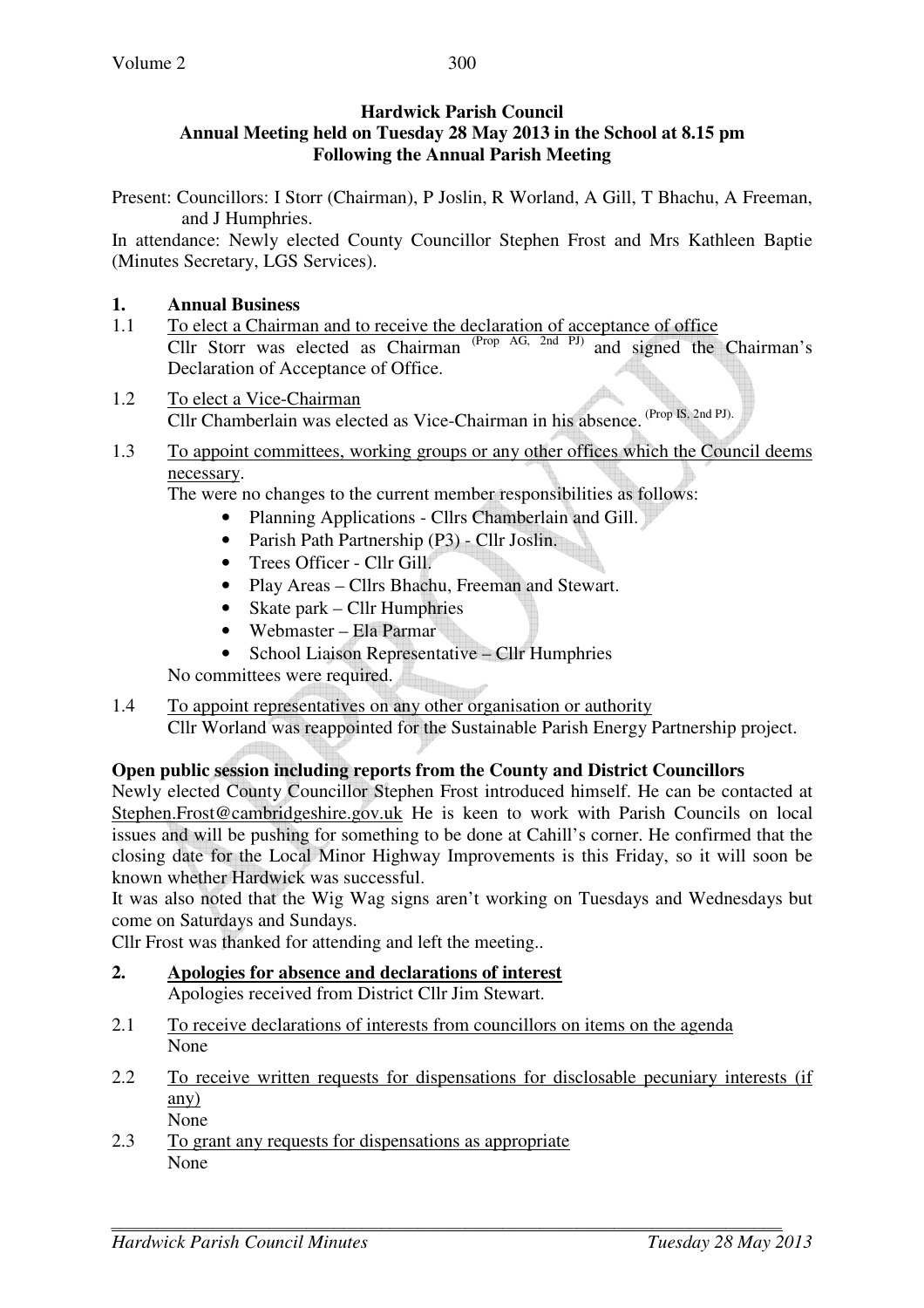### **3. To approve the minutes of the previous meeting on 30 April 2013**

After the following amendments, p296 item 3.1 to add the word 'standards' after current, p297 item 6.1 to correct 'alleged' (typo) and insert the word 'place' after taken, the minutes of the previous meeting on  $30$  April were approved (Prop JH, 2nd AG) and signed by the Chairman.

**4. To consider resolutions, if any, arising from the Annual Parish Meeting** None.

#### **5. Matters arising and carried forward from the last or previous meetings for discussion/decisions**

- 5.1 (3.1) HSSC Lease renewal to consider response from DVS After some consideration the Parish Council wished to respond that it agreed to points 1 to 8 and point 10. It was decided to amend point 9 to read 'The property is to be made available for community use to a maximum of 40 hrs per calendar month on Tuesdays and Wednesdays – at no charge to those groups using the pavilion.
- 5.2 (3.2) Minor Highways Improvement Scheme and improvements at Cahill's Corner This was discussed earlier under the public open session.
- 5.3 (7.4) Repainting of Egremont Rd play equipment to arrange dates

It was agreed that the work would take place on Wednesday  $19<sup>th</sup>$  June. It was agreed that the Parish Council would purchase 10 hi viz jackets with Hardwick Parish Council printed on them. It was also agreed to delegate to the Chairman and Clerk to agree a cheque for up to £150 for paint and materials to Travis Perkins when the invoice is received.

### 5.4 (7.6) Banking and high interest deposit account rates

After some consideration it was agreed to ask the Clerk to look into moving money out of Lloyds and into the Cambridge Building Society. It was felt that the current account could be moved to the Cambridge Easy Access (issue 2) and the 30 day account to the Cambridge Notice Council Savers (issue 3). To be carried forward to the next meeting when further details of these accounts are known.

#### 5.5 To consider the tree survey report and any action required

Following a lengthy discussion it was felt that the priority work as indicated in the report would cost in the region of £6,500. In light of this Cllr Gill will investigate further and liaise with the Clerk to seek 2 further quotes for the work.

#### **6. Correspondence/communications received**

- 6.1 SCDC revised Code of Conduct It was agreed to adopt the revised Code of Conduct.
- 6.2 The Bobby Scheme request for financial support The Parish Council felt it was unable to donate to the scheme at this time.
- 6.3 Recreation Ground maintenance including to consider quotes for top dressing and verti-draining

 It was agreed to accept the quote from Bury Turfcare Ltd for £5,077.20 inc vat. They will be asked to liaise directly with the Cricket and football clubs so that there is no disruption to fixtures.

### **7. Planning applications and decision notices**

- 7.1 Planning applications received since the last meeting
- 7.1.1 S/0875/13/FL 31 Meridian Close Extension It was agreed to recommend approval.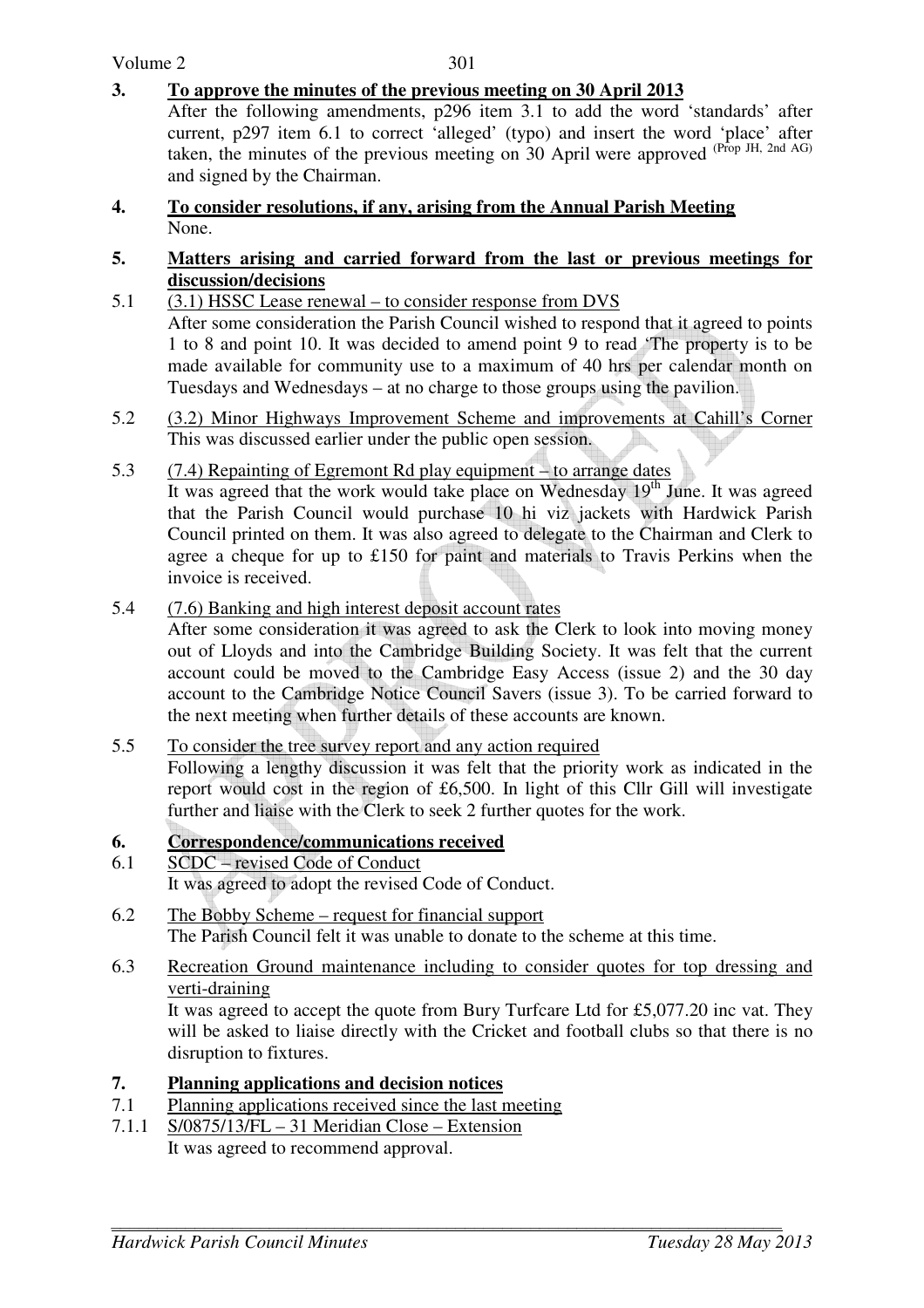Volume 2

302

- 7.1.2 S/0916/13/FL 26 Hall Drive Side and rear extension to provide ground floor and first floor accommodation
- The Parish Council agreed to recommend approval. 7.1.3 S0907/13/FL – 38 Laxton Avenue – Conservatory
- It was agreed to recommend approval.
- 7.1.4 S/0996/13/FL 277 St Neots St Conversion of roof to residential bungalow It was agreed to recommend approval.
- 7.2 SCDC Decision Notices
- 7.2.1 S/0224/13/VC– 309 St Neots Rd Variation of condition of planning permission S/1204/04/0 to read 'the 3 live work units' instead of the 4 live work units', excluding the application site – Permission granted by SCDC. Noted.
- 7.2.2 S/0517/13/FL 114 Limes Rd renewal of planning permission S/0342/10/F for extension over double garage – Permission granted by SCDC. Noted.
- 7.2.3 S/0562/13/FL Land adj to 311 St Neots Road Erection of dwelling Permission refused by SCDC. Noted.
- 7.2.4 S/0630/13/FL Land adj 3 Lark Rise Two dwellings Permission granted by SCDC. Noted.
- 7.3 Tree works applications None. **1.3** Tree works applications<br>
None.<br> **8.** Members reports and items for information only
- None.

# **9. Finance, procedure and risk assessment**

9.1 To receive the financial report and approve the payment of bills The financial report was received and considered and invoices and bank statements were checked before the cheques were signed at the end of the meeting. The payments

as listed in the finance report, LG Stoehr (Salary)  $\qquad 220.45$ J Dyer (Salary) £110.36 Briar Security (Alarm maintenance)  $\text{\pounds}90.00$ Grounds By Rounds (Grass cutting)  $£303.01$ 

plus Acacia Tree Surgery £2,244 (tree survey), Caroline Edgely £34 (Hardwick Happenings), LGS Services £1,394.87 (Admin support) and Victoire Press £608 (Hardwick Happenings) (Prop PJ, 2nd AF).

Credits and bank interest received since the last meeting were noted.

- 9.2 Play areas and skate park inspection reports Play inspection reports were received. It was noted that there was some graffiti on one wall at Grenadier Walk. The Clerk is to arrange its removal.
- 9.3 to consider any quotes for urgent work required because of risk None.
- 9.4 Annual Reviews
- 9.4.1 Assets, Insurance Policy and fidelity guarantee review It was agreed that the fidelity guarantee on the insurance policy should be increased to £185,000 with immediate effect. (Prop IS, 2nd PJ)
- 9.4.2 Standing Orders, Financial Regulations, Risk Assessment and other policies review